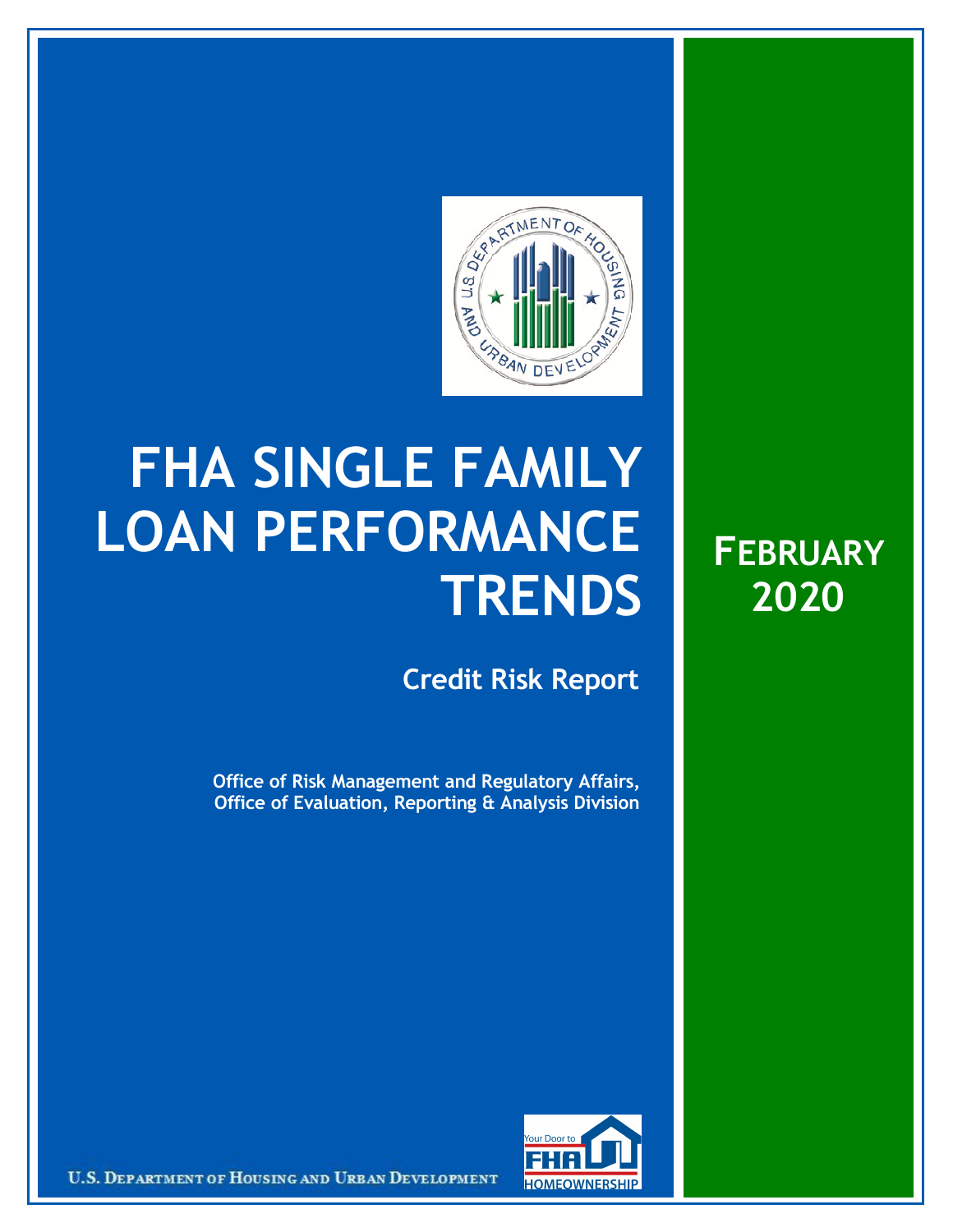## Table of Contents

## Table of Figures

| Figure 1 |  |
|----------|--|
|----------|--|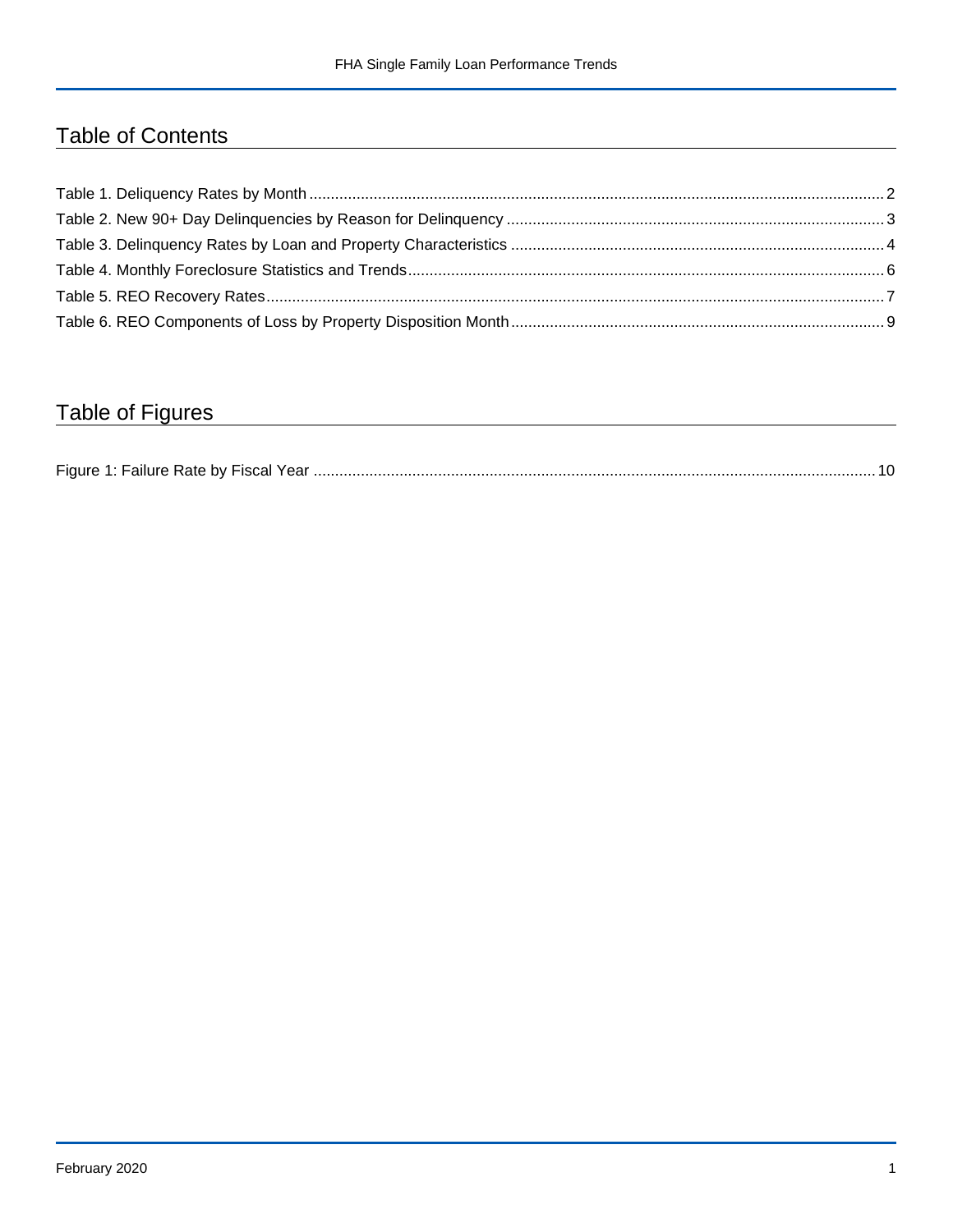|          |                        |        | Delinquency Rates <sup>a</sup> (%) |        | Exceptions <sup>b</sup> (%) |               |                              |
|----------|------------------------|--------|------------------------------------|--------|-----------------------------|---------------|------------------------------|
|          | Active<br>Insurance in |        |                                    |        |                             |               | Serious<br>Delinquency       |
| Month    | Force<br>(EOM)         | 30-day | 60-day                             | 90-day | In Foreclosure              | In Bankruptcy | Rate <sup>c</sup><br>$(\% )$ |
|          |                        |        | <b>Non-Seasonally Adjusted</b>     |        |                             |               |                              |
| Feb 2019 | 8,117,180              | 4.99   | 1.64                               | 2.19   | 1.04                        | 0.88          | 4.10                         |
| Mar      | 8,118,034              | 4.55   | 1.45                               | 2.01   | 1.00                        | 0.87          | 3.88                         |
| Apr      | 8,117,498              | 4.58   | 1.40                               | 1.91   | 0.96                        | 0.87          | 3.74                         |
| May      | 8,114,839              | 4.48   | 1.42                               | 1.86   | 0.94                        | 0.87          | 3.67                         |
| Jun      | 8,114,665              | 5.44   | 1.62                               | 1.94   | 0.92                        | 0.90          | 3.76                         |
| Jul      | 8,116,418              | 5.11   | 1.66                               | 1.96   | 0.91                        | 0.91          | 3.78                         |
| Aug      | 8,117,513              | 5.10   | 1.69                               | 2.00   | 0.91                        | 0.91          | 3.82                         |
| Sep      | 8,107,806              | 5.27   | 1.74                               | 2.07   | 0.90                        | 0.92          | 3.88                         |
| Oct      | 8,098,839              | 5.12   | 1.76                               | 2.13   | 0.89                        | 0.91          | 3.93                         |
| Nov      | 8,094,347              | 5.01   | 1.89                               | 2.26   | 0.88                        | 0.91          | 4.06                         |
| Dec      | 8,096,131              | 5.35   | 1.85                               | 2.52   | 0.90                        | 0.93          | 4.35                         |
| Jan 2020 | 8,125,137              | 5.09   | 1.75                               | 2.25   | 0.92                        | 0.94          | 4.12                         |
| Feb      | 8,128,001              | 5.16   | 1.65                               | 2.17   | 0.93                        | 0.94          | 4.04                         |
|          |                        |        | <b>Seasonally Adjusted</b>         |        |                             |               |                              |
| Feb 2019 | 8,117,180              | 5.09   | 1.67                               | 2.08   | 1.01                        | 0.88          | 3.97                         |
| Mar      | 8,118,034              | 5.26   | 1.68                               | 2.09   | 0.98                        | 0.87          | 3.94                         |
| Apr      | 8,117,498              | 5.01   | 1.60                               | 2.00   | 0.95                        | 0.87          | 3.81                         |
| May      | 8,114,839              | 4.78   | 1.56                               | 1.97   | 0.93                        | 0.87          | 3.77                         |
| Jun      | 8,114,665              | 5.51   | 1.72                               | 2.06   | 0.92                        | 0.89          | 3.87                         |
| Jul      | 8,116,418              | 5.23   | 1.70                               | 2.09   | 0.92                        | 0.91          | 3.93                         |
| Aug      | 8,117,513              | 4.97   | 1.65                               | 2.08   | 0.91                        | 0.92          | 3.91                         |
| Sep      | 8,107,806              | 5.05   | 1.65                               | 2.08   | 0.92                        | 0.93          | 3.93                         |
| Oct      | 8,098,839              | 4.82   | 1.63                               | 2.10   | 0.91                        | 0.92          | 3.93                         |
| Nov      | 8,094,347              | 4.56   | 1.68                               | 2.11   | 0.90                        | 0.91          | 3.93                         |
| Dec      | 8,096,131              | 4.75   | 1.61                               | 2.30   | 0.90                        | 0.93          | 4.14                         |
| Jan 2020 | 8,125,137              | 4.88   | 1.57                               | 2.03   | 0.92                        | 0.93          | 3.88                         |
| Feb      | 8,128,001              | 5.26   | 1.68                               | 2.06   | 0.91                        | 0.94          | 3.91                         |

 **Table 1. Delinquency Rates by Month**

EOM = end of month.

<sup>a</sup> The 90-day category includes all loans that are at least 3 months delinquent excluding those loans in-foreclosure or in-bankruptcy

processing.Included in the delinquency counts are loans under active consideration for loss mitigation foreclosure avoidance.<br><sup>b</sup> Exceptions are counted separately from delinquencies, regardless of the length of the delinq

<sup>c</sup> Serious delinquency rates are the sum of 90 day delinquencies, plus in-foreclosures and in-bankruptcies.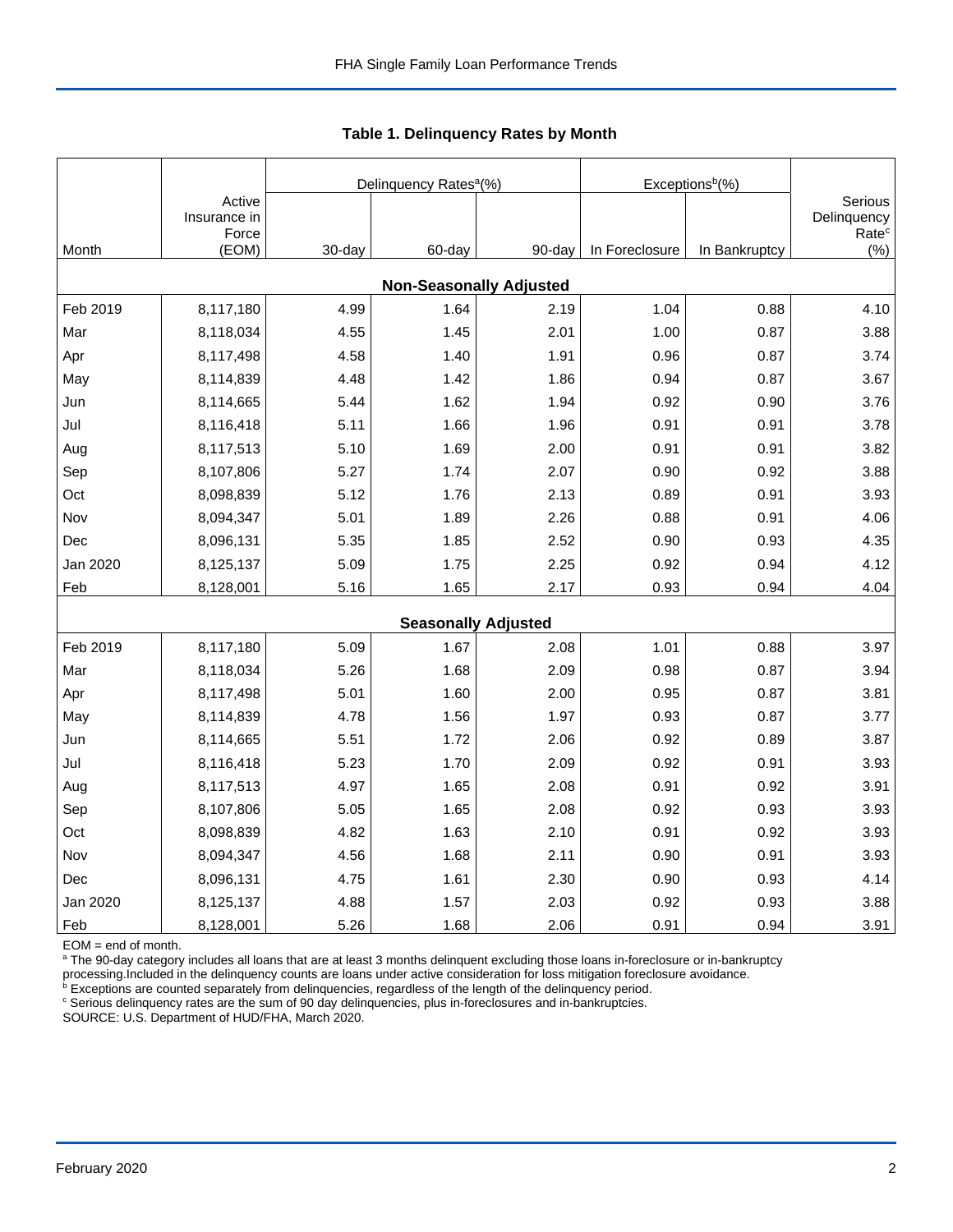|                                      |                              |                        | Share by Reason for Delinquency (%) |                          |                                                              |                                |            |                    |  |  |  |  |
|--------------------------------------|------------------------------|------------------------|-------------------------------------|--------------------------|--------------------------------------------------------------|--------------------------------|------------|--------------------|--|--|--|--|
| <b>Fiscal Year</b><br>and<br>Quarter | New 90+ Day<br>Delinquencies | Reduction of<br>Income | Unemployed                          | Excessive<br>Obligations | Death or<br>Illness of<br>Principal<br>Borrower<br>or Family | Marital<br><b>Difficulties</b> | No Contact | Other <sup>a</sup> |  |  |  |  |
| 2015 Q2                              | 82,864                       | 32.23                  | 7.11                                | 21.58                    | 12.57                                                        | 4.18                           | 11.43      | 10.90              |  |  |  |  |
|                                      |                              |                        |                                     |                          |                                                              |                                |            |                    |  |  |  |  |
| 2015 Q3                              | 71,869                       | 30.87                  | 6.62                                | 21.26                    | 12.72                                                        | 4.25                           | 13.08      | 11.20              |  |  |  |  |
| 2015 Q4                              | 88,262                       | 30.56                  | 6.57                                | 22.15                    | 12.77                                                        | 4.03                           | 12.10      | 11.82              |  |  |  |  |
| 2016 Q1                              | 92,606                       | 30.66                  | 6.42                                | 22.54                    | 13.01                                                        | 4.06                           | 11.22      | 12.09              |  |  |  |  |
| 2016 Q2                              | 78,978                       | 30.22                  | 6.69                                | 22.73                    | 12.86                                                        | 3.93                           | 11.75      | 11.82              |  |  |  |  |
| 2016 Q3                              | 66,500                       | 30.91                  | 6.76                                | 23.03                    | 13.40                                                        | 4.19                           | 10.57      | 11.15              |  |  |  |  |
| 2016 Q4                              | 85,289                       | 31.88                  | 7.02                                | 23.76                    | 13.17                                                        | 4.04                           | 9.51       | 10.63              |  |  |  |  |
| 2017 Q1                              | 94,958                       | 31.46                  | 6.75                                | 24.35                    | 13.21                                                        | 3.83                           | 9.07       | 11.33              |  |  |  |  |
| 2017 Q2                              | 75,376                       | 31.59                  | 6.93                                | 24.32                    | 13.29                                                        | 3.85                           | 9.66       | 10.37              |  |  |  |  |
| 2017 Q3                              | 65,531                       | 30.75                  | 6.83                                | 24.46                    | 13.87                                                        | 3.94                           | 9.72       | 10.43              |  |  |  |  |
| 2017 Q4                              | 87,286                       | 31.35                  | 6.86                                | 24.97                    | 13.14                                                        | 3.77                           | 8.96       | 10.95              |  |  |  |  |
| 2018 Q1                              | 157,584                      | 24.18                  | 4.57                                | 22.58                    | 8.74                                                         | 2.42                           | 7.12       | 30.40              |  |  |  |  |
| 2018 Q2                              | 88,660                       | 28.91                  | 6.11                                | 24.50                    | 11.84                                                        | 3.26                           | 8.71       | 16.67              |  |  |  |  |
| 2018 Q3                              | 64,397                       | 30.75                  | 6.57                                | 25.39                    | 13.08                                                        | 3.86                           | 8.81       | 11.55              |  |  |  |  |
| 2018 Q4                              | 84,222                       | 31.31                  | 6.79                                | 25.79                    | 13.41                                                        | 3.89                           | 8.63       | 10.18              |  |  |  |  |
| 2019 Q1                              | 92,065                       | 30.98                  | 6.83                                | 26.22                    | 13.52                                                        | 3.72                           | 8.58       | 10.15              |  |  |  |  |
| 2019 Q2                              | 84,788                       | 31.24                  | 7.29                                | 25.59                    | 13.90                                                        | 3.74                           | 8.74       | 9.49               |  |  |  |  |
| 2019 Q3                              | 69,223                       | 30.13                  | 7.85                                | 26.08                    | 14.44                                                        | 3.96                           | 8.23       | 9.32               |  |  |  |  |
| 2019 Q4                              | 90,457                       | 29.63                  | 7.91                                | 26.93                    | 14.43                                                        | 3.75                           | 8.36       | 9.00               |  |  |  |  |
| 2020 Q1                              | 113,969                      | 26.51                  | 7.33                                | 25.57                    | 13.45                                                        | 3.22                           | 9.13       | 14.80              |  |  |  |  |
| 2020 Q2 - Jan                        | 30,988                       | 25.70                  | 7.53                                | 25.54                    | 13.28                                                        | 3.09                           | 14.92      | 9.95               |  |  |  |  |
| 2020 Q2 - Feb                        | 27,883                       | 23.82                  | 7.17                                | 23.55                    | 11.48                                                        | 2.80                           | 19.90      | 11.26              |  |  |  |  |

 **Table 2. New 90+ Day Delinquencies by Reason for Delinquency**

a Includes abandonment of property, distant employment transfer, neighborhood problems, property problems, inability to sell or rent property, military service, business failure, casualty loss, energy-environment cost, servicing problems, payment adjustment, payment dispute, transfer of ownership pending fraud and incarceration.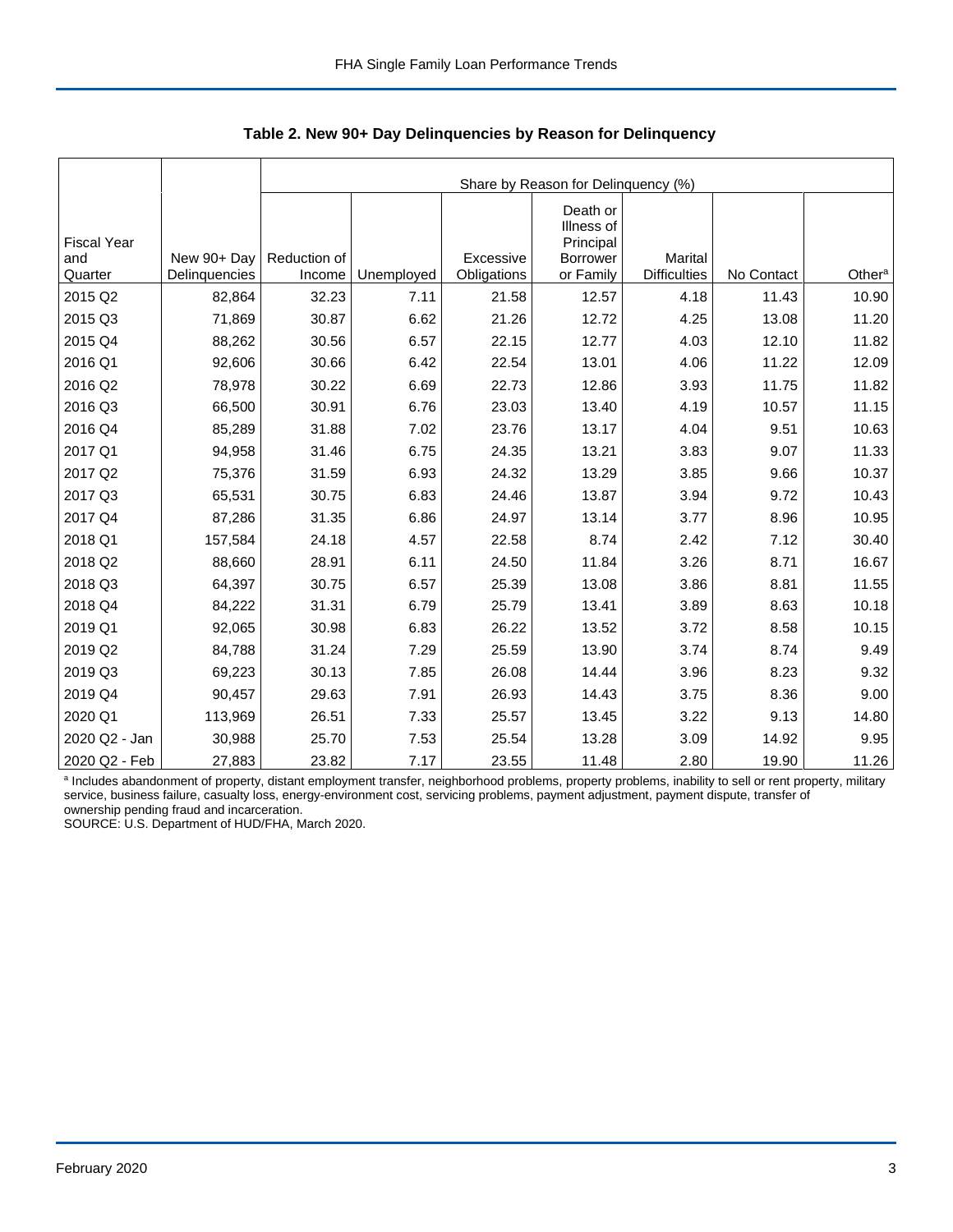|                            |                     | Rates in Percent of Active Loan Counts |        |        |            |             |            |                        |  |
|----------------------------|---------------------|----------------------------------------|--------|--------|------------|-------------|------------|------------------------|--|
|                            | <b>IIF</b>          | All Past                               |        |        |            | In          | In         | Serious<br>Delinquency |  |
|                            | Shares <sup>a</sup> | Dueb                                   | 30 Day | 60 Day | $90 + Day$ | Foreclosure | Bankruptcy | Rate <sup>c</sup>      |  |
| <b>Loan Purpose</b>        |                     |                                        |        |        |            |             |            |                        |  |
| All Active Loans           | 8,128,001           | 10.85                                  | 5.16   | 1.65   | 2.17       | 0.93        | 0.94       | 4.04                   |  |
| Purchase                   | 69.43               | 11.98                                  | 5.66   | 1.88   | 2.48       | 0.97        | 0.99       | 4.44                   |  |
| Refinance                  | 30.57               | 8.26                                   | 4.01   | 1.14   | 1.47       | 0.82        | 0.83       | 3.12                   |  |
| <b>Refinance</b>           |                     |                                        |        |        |            |             |            |                        |  |
| Refinance Loans            | 2,484,703           | 8.26                                   | 4.01   | 1.14   | 1.47       | 0.82        | 0.83       | 3.12                   |  |
| Conventional               | 34.65               | 9.28                                   | 4.39   | 1.28   | 1.65       | 1.06        | 0.91       | 3.61                   |  |
| No Cash-out                | 19.91               | 9.28                                   | 4.38   | 1.27   | 1.62       | 1.05        | 0.95       | 3.62                   |  |
| Cash-out                   | 14.73               | 9.29                                   | 4.40   | 1.28   | 1.68       | 1.07        | 0.85       | 3.60                   |  |
| <b>FHA</b>                 | 14.47               | 6.95                                   | 3.57   | 0.93   | 1.29       | 0.52        | 0.63       | 2.44                   |  |
| No Cash-out                | 7.01                | 6.79                                   | 3.42   | 0.91   | 1.24       | 0.55        | 0.67       | 2.46                   |  |
| Cash-out                   | 7.46                | 7.10                                   | 3.71   | 0.95   | 1.34       | 0.49        | 0.59       | 2.43                   |  |
| Streamline                 | 50.88               | 7.94                                   | 3.87   | 1.10   | 1.39       | 0.75        | 0.83       | 2.97                   |  |
| <b>Credit Score Ranged</b> |                     |                                        |        |        |            |             |            |                        |  |
| Loans with Credit Scores   | 6,520,928           | 10.78                                  | 5.13   | 1.64   | 2.22       | 0.89        | 0.91       | 4.02                   |  |
| < 500                      | 0.09                | 32.61                                  | 12.80  | 5.02   | 6.82       | 3.77        | 4.20       | 14.79                  |  |
| 500-579                    | 1.77                | 27.05                                  | 11.48  | 4.18   | 5.54       | 2.78        | 3.07       | 11.39                  |  |
| 580-619                    | 8.21                | 20.70                                  | 9.38   | 3.32   | 4.46       | 1.75        | 1.79       | 8.00                   |  |
| 620-659                    | 31.99               | 15.27                                  | 7.20   | 2.36   | 3.22       | 1.18        | 1.31       | 5.71                   |  |
| 660-719                    | 39.17               | 7.89                                   | 3.92   | 1.16   | 1.55       | 0.65        | 0.62       | 2.82                   |  |
| 720-850                    | 18.77               | 3.20                                   | 1.61   | 0.44   | 0.58       | 0.35        | 0.22       | 1.15                   |  |
| <b>Fiscal Year Cohort</b>  |                     |                                        |        |        |            |             |            |                        |  |
| <b>All Cohorts</b>         | 8,128,001           | 10.85                                  | 5.16   | 1.65   | 2.17       | 0.93        | 0.94       | 4.04                   |  |
| pre-2005                   | 7.53                | 16.26                                  | 7.73   | 2.72   | 2.96       | 1.44        | 1.42       | 5.82                   |  |
| 2005                       | 1.16                | 18.51                                  | 8.37   | 3.07   | 3.59       | 1.75        | 1.74       | 7.07                   |  |
| 2006                       | 0.93                | 20.34                                  | 8.86   | 3.25   | 3.92       | 2.32        | 1.98       | 8.23                   |  |
| 2007                       | 0.89                | 23.08                                  | 9.55   | 3.46   | 4.69       | 2.79        | 2.58       | 10.06                  |  |
| 2008                       | 2.07                | 23.10                                  | 9.55   | 3.34   | 4.64       | 2.98        | 2.59       | 10.20                  |  |
| 2009                       | 4.43                | 15.85                                  | 7.01   | 2.28   | 2.91       | 1.93        | 1.73       | 6.56                   |  |
| 2010                       | 5.61                | 12.01                                  | 5.56   | 1.79   | 2.19       | 1.24        | 1.23       | 4.66                   |  |
| 2011                       | 4.54                | 10.32                                  | 4.82   | 1.56   | 1.93       | 0.95        | 1.04       | 3.93                   |  |
| 2012                       | 5.64                | 8.65                                   | 4.10   | 1.31   | 1.65       | 0.73        | 0.87       | 3.24                   |  |
| 2013                       | 7.89                | 7.47                                   | 3.58   | 1.06   | 1.39       | 0.64        | 0.81       | 2.83                   |  |
| 2014                       | 3.69                | 12.73                                  | 5.75   | 1.83   | 2.54       | 1.14        | 1.48       | 5.16                   |  |
| 2015                       | 6.89                | 11.62                                  | 5.38   | 1.70   | 2.35       | 0.95        | 1.25       | 4.54                   |  |
| 2016                       | 10.02               | 10.66                                  | 5.06   | 1.56   | 2.17       | 0.86        | 1.02       | 4.04                   |  |
| 2017                       | 11.49               | 10.79                                  | 5.20   | 1.59   | 2.41       | 0.80        | 0.79       | 4.00                   |  |
| 2018                       | 9.87                | 11.53                                  | 5.45   | 1.76   | 2.89       | 0.83        | 0.60       | 4.32                   |  |
| 2019                       | 10.59               | 7.37                                   | 4.15   | 1.30   | 1.44       | 0.32        | 0.16       | 1.92                   |  |
| 2020                       | 6.75                | 1.66                                   | 1.36   | 0.22   | 0.08       | 0.00        | 0.01       | 0.08                   |  |

**Table 3. Delinquency Rates by Loan and Property Characteristics**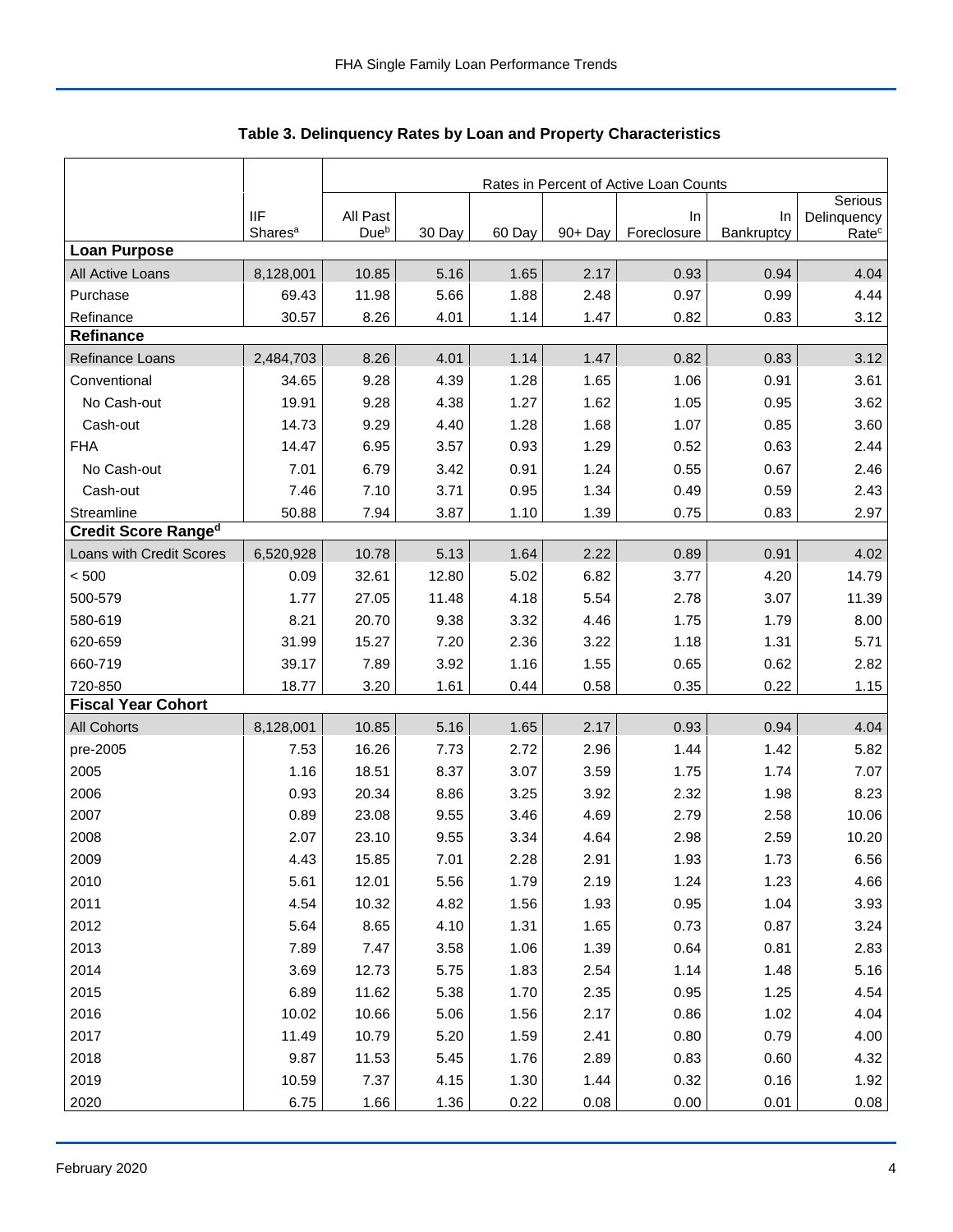|                                           |                     |          | Rates in Percent of Active Loan Counts |        |         |             |            |                          |  |  |  |
|-------------------------------------------|---------------------|----------|----------------------------------------|--------|---------|-------------|------------|--------------------------|--|--|--|
|                                           | <b>IIF</b>          | All Past |                                        |        |         | In          | $\ln$      | Seriously<br>Delinquency |  |  |  |
|                                           | Shares <sup>a</sup> | Dueb     | 30 Day                                 | 60 Day | 90+ Day | Foreclosure | Bankruptcy | Rate <sup>c</sup>        |  |  |  |
| Loan Amount at Origination (\$ thousands) |                     |          |                                        |        |         |             |            |                          |  |  |  |
| All Loan Amounts                          | 8,128,001           | 10.85    | 5.16                                   | 1.65   | 2.17    | 0.93        | 0.94       | 4.04                     |  |  |  |
| < 50                                      | 2.47                | 12.63    | 5.93                                   | 1.99   | 2.22    | 1.49        | 1.00       | 4.71                     |  |  |  |
| 50-99                                     | 20.72               | 11.90    | 5.56                                   | 1.84   | 2.23    | 1.19        | 1.08       | 4.50                     |  |  |  |
| 100-149                                   | 26.45               | 11.24    | 5.31                                   | 1.72   | 2.18    | 0.94        | 1.08       | 4.20                     |  |  |  |
| 150-199                                   | 20.42               | 10.54    | 5.09                                   | 1.61   | 2.15    | 0.79        | 0.91       | 3.85                     |  |  |  |
| 200-249                                   | 12.96               | 9.91     | 4.83                                   | 1.48   | 2.09    | 0.73        | 0.77       | 3.60                     |  |  |  |
| 250-399                                   | 14.09               | 9.95     | 4.76                                   | 1.49   | 2.19    | 0.79        | 0.72       | 3.69                     |  |  |  |
| 400-499                                   | 1.78                | 9.09     | 4.23                                   | 1.28   | 2.08    | 0.90        | 0.61       | 3.59                     |  |  |  |
| >499                                      | 1.11                | 8.47     | 3.79                                   | 1.18   | 1.96    | 1.02        | 0.52       | 3.50                     |  |  |  |
| <b>Property Type</b>                      |                     |          |                                        |        |         |             |            |                          |  |  |  |
| All Property Types                        | 8,128,001           | 10.85    | 5.16                                   | 1.65   | 2.17    | 0.93        | 0.94       | 4.04                     |  |  |  |
| Detached                                  | 86.45               | 10.93    | 5.24                                   | 1.68   | 2.19    | 0.88        | 0.95       | 4.02                     |  |  |  |
| Manufactured Housing                      | 3.37                | 11.46    | 5.26                                   | 1.68   | 2.11    | 1.39        | 1.03       | 4.52                     |  |  |  |
| 2-4 Units                                 | 2.18                | 9.27     | 3.90                                   | 1.26   | 1.84    | 1.63        | 0.64       | 4.11                     |  |  |  |
| Condo                                     | 2.82                | 8.13     | 3.64                                   | 1.13   | 1.64    | 1.00        | 0.72       | 3.36                     |  |  |  |
| Townhouse                                 | 5.17                | 11.10    | 5.11                                   | 1.70   | 2.40    | 0.99        | 0.90       | 4.29                     |  |  |  |
| <b>Purchase Loan Type</b>                 |                     |          |                                        |        |         |             |            |                          |  |  |  |
| All Purchase Loans                        | 5,642,863           | 11.98    | 5.66                                   | 1.88   | 2.48    | 0.97        | 0.99       | 4.44                     |  |  |  |
| Repeat                                    | 16.75               | 9.61     | 4.85                                   | 1.43   | 1.80    | 0.75        | 0.77       | 3.33                     |  |  |  |
| First-time                                | 83.25               | 12.46    | 5.82                                   | 1.97   | 2.62    | 1.01        | 1.03       | 4.66                     |  |  |  |
| Down Payment Assistance (DPA) Type        |                     |          |                                        |        |         |             |            |                          |  |  |  |
| All Sources of Funds                      | 8,128,001           | 10.85    | 5.16                                   | 1.65   | 2.17    | 0.93        | 0.94       | 4.04                     |  |  |  |
| Government                                | 7.53                | 12.67    | 5.63                                   | 2.07   | 2.92    | 0.96        | 1.10       | 4.97                     |  |  |  |
| Relative                                  | 16.31               | 13.83    | 6.58                                   | 2.20   | 2.90    | 1.09        | 1.06       | 5.05                     |  |  |  |
| Other                                     | 1.96                | 18.47    | 8.16                                   | 3.04   | 3.72    | 1.58        | 1.97       | 7.27                     |  |  |  |
| Seller Funded                             | 0.52                | 27.26    | 11.16                                  | 4.13   | 5.76    | 2.82        | 3.38       | 11.97                    |  |  |  |
| No DPA                                    | 73.69               | 9.68     | 4.67                                   | 1.43   | 1.87    | 0.86        | 0.85       | 3.58                     |  |  |  |

 **Table 3. Delinquency Rates by Loan and Property Characteristics**

IIF = insurance in force.

<sup>a</sup> For each subpanel, the loan shares add to 100%. However, in some of the subpanels, the total loans in the analysis do not add to 100% of IIF. For example, the IIF shares for refinance loans add to 100% of refinance loans. Streamline refinance loans are not included in the Credit Score

Range analysis; the IIF shares in that panel, add to 100% of fully-underwritten loans.<br><sup>b</sup> Includes all loans 30 or more days past due, including those in bankruptcy or foreclosure.

<sup>c</sup> Includes all loans 90 days past due plus all in-bankruptcy and in-foreclosure cases.

<sup>d</sup> Credit score reporting began in May 2004 but was not mandatory until July 2008. Streamline Refinance loans do not require credit score reporting.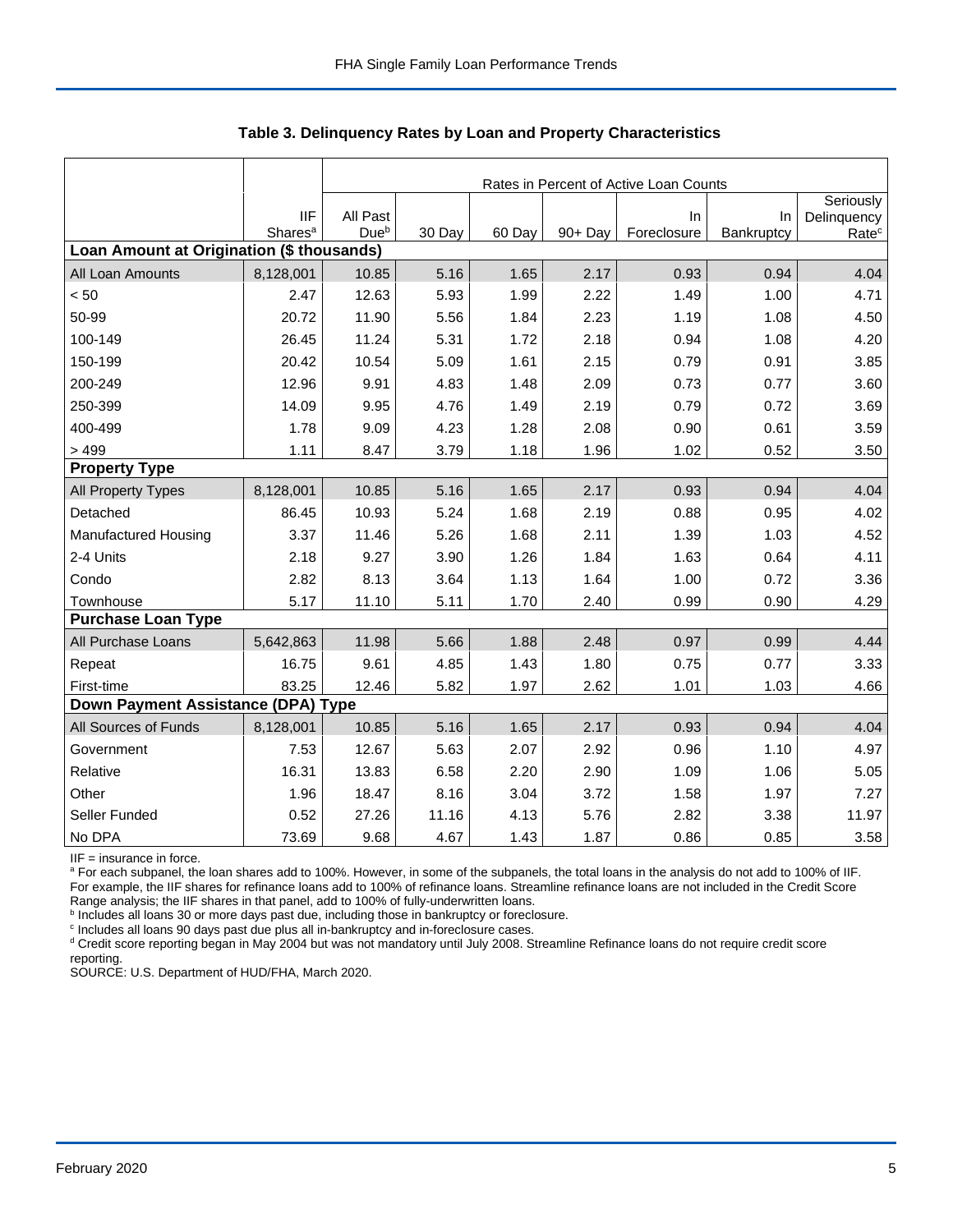|        |       |              |               |                          |             | Foreclosure             | Annualized           |
|--------|-------|--------------|---------------|--------------------------|-------------|-------------------------|----------------------|
| Fiscal |       | Insurance in | Foreclosure   | In                       | Foreclosure | Starts:                 | Foreclosure          |
| Year   | Month | Force        | <b>Starts</b> | Foreclosure <sup>a</sup> | Claimsb     | 6-month MA <sup>c</sup> | Rate <sup>do</sup> % |
| 2017   | Feb   | 7,891,926    | 10,890        | 115,469                  | 4,974       | 10,287                  | 0.75                 |
|        | Mar   | 7,904,390    | 11,783        | 116,236                  | 6,345       | 10,605                  | 0.96                 |
|        | Apr   | 7,917,975    | 9,085         | 114,284                  | 5,517       | 10,427                  | 0.83                 |
|        | May   | 7,934,510    | 9,536         | 112,048                  | 5,979       | 10,381                  | 0.90                 |
|        | Jun   | 7,950,029    | 8,779         | 108,632                  | 6,286       | 10,150                  | 0.94                 |
|        | Jul   | 7,962,527    | 8,114         | 103,183                  | 5,825       | 9,698                   | 0.87                 |
|        | Aug   | 7,973,604    | 9,474         | 103,830                  | 6,800       | 9,462                   | 1.02                 |
|        | Sep   | 7,982,070    | 8,019         | 94,946                   | 5,786       | 8,835                   | 0.87                 |
| 2018   | Oct   | 7,986,663    | 8,750         | 94,012                   | 6,008       | 8,779                   | 0.90                 |
|        | Nov   | 7,988,634    | 8,488         | 92,810                   | 5,524       | 8,604                   | 0.83                 |
|        | Dec   | 7,989,699    | 8,853         | 93,261                   | 4,756       | 8,616                   | 0.71                 |
|        | Jan   | 8,005,645    | 9,874         | 91,506                   | 5,066       | 8,910                   | 0.76                 |
|        | Feb   | 8,007,772    | 9,937         | 92,797                   | 5,023       | 8,987                   | 0.75                 |
|        | Mar   | 8,007,182    | 10,239        | 92,153                   | 5,708       | 9,357                   | 0.85                 |
|        | Apr   | 8,012,065    | 9,689         | 90,663                   | 5,406       | 9,513                   | 0.81                 |
|        | May   | 8,015,714    | 10,272        | 89,409                   | 5,804       | 9,811                   | 0.87                 |
|        | Jun   | 8,024,523    | 9,106         | 87,390                   | 5,440       | 9,853                   | 0.81                 |
|        | Jul   | 8,031,487    | 8,379         | 82,258                   | 4,882       | 9,604                   | 0.73                 |
|        | Aug   | 8,037,609    | 9,811         | 85,106                   | 5,207       | 9,583                   | 0.77                 |
|        | Sep   | 8,048,639    | 7,829         | 83,334                   | 4,151       | 9,181                   | 0.62                 |
| 2019   | Oct   | 8,062,967    | 10,356        | 81,407                   | 5,549       | 9,292                   | 0.82                 |
|        | Nov   | 8,077,125    | 9,314         | 80,980                   | 4,488       | 9,133                   | 0.66                 |
|        | Dec   | 8,086,151    | 9,429         | 80,094                   | 4,086       | 9,186                   | 0.60                 |
|        | Jan   | 8,112,026    | 11,395        | 83,174                   | 4,469       | 9,689                   | 0.66                 |
|        | Feb   | 8,117,180    | 10,289        | 84,258                   | 4,355       | 9,769                   | 0.64                 |
|        | Mar   | 8,118,034    | 10,201        | 81,377                   | 4,703       | 10,164                  | 0.69                 |
|        | Apr   | 8,117,498    | 9,460         | 78,277                   | 4,883       | 10,015                  | 0.72                 |
|        | May   | 8,114,839    | 8,877         | 76,321                   | 3,984       | 9,942                   | 0.59                 |
|        | Jun   | 8,114,665    | 7,707         | 74,502                   | 3,746       | 9,655                   | 0.55                 |
|        | Jul   | 8,116,418    | 8,052         | 73,946                   | 3,761       | 9,098                   | 0.55                 |
|        | Aug   | 8,117,513    | 9,052         | 73,562                   | 4,032       | 8,892                   | 0.59                 |
|        | Sep   | 8,107,806    | 7,814         | 72,575                   | 3,558       | 8,494                   | 0.53                 |
| 2020   | Oct   | 8,098,839    | 9,745         | 71,711                   | 4,163       | 8,541                   | 0.62                 |
|        | Nov   | 8,094,347    | 8,576         | 71,543                   | 3,652       | 8,491                   | 0.54                 |
|        | Dec   | 8,096,131    | 9,218         | 73,070                   | 3,566       | 8,743                   | 0.53                 |
|        | Jan   | 8,125,137    | 10,932        | 75,086                   | 3,855       | 9,223                   | 0.57                 |
|        | Feb   | 8,128,001    | 11,281        | 75,294                   | 3,378       | 9,594                   | 0.50                 |

 **Table 4. Monthly Foreclosure Statistics and Trends**

<sup>a</sup> Numbers of loans are in some stage of foreclosure processing at the end of each month.

<sup>b</sup> This is the number of claims paid by HUD. These are nearly all for completed foreclosure actions.

<sup>c</sup> The six-month moving average of foreclosure starts is presented here to smooth out variations in actual starts each month. <sup>d</sup> An annualized foreclosure rate takes the monthly foreclosure claim rate and transforms that into its annual equivalency. That is, if the same foreclosure claim rate continued for 12 straight months, then the figure is the final annual foreclosure rate result

as a percentage of beginning insurance-in-force.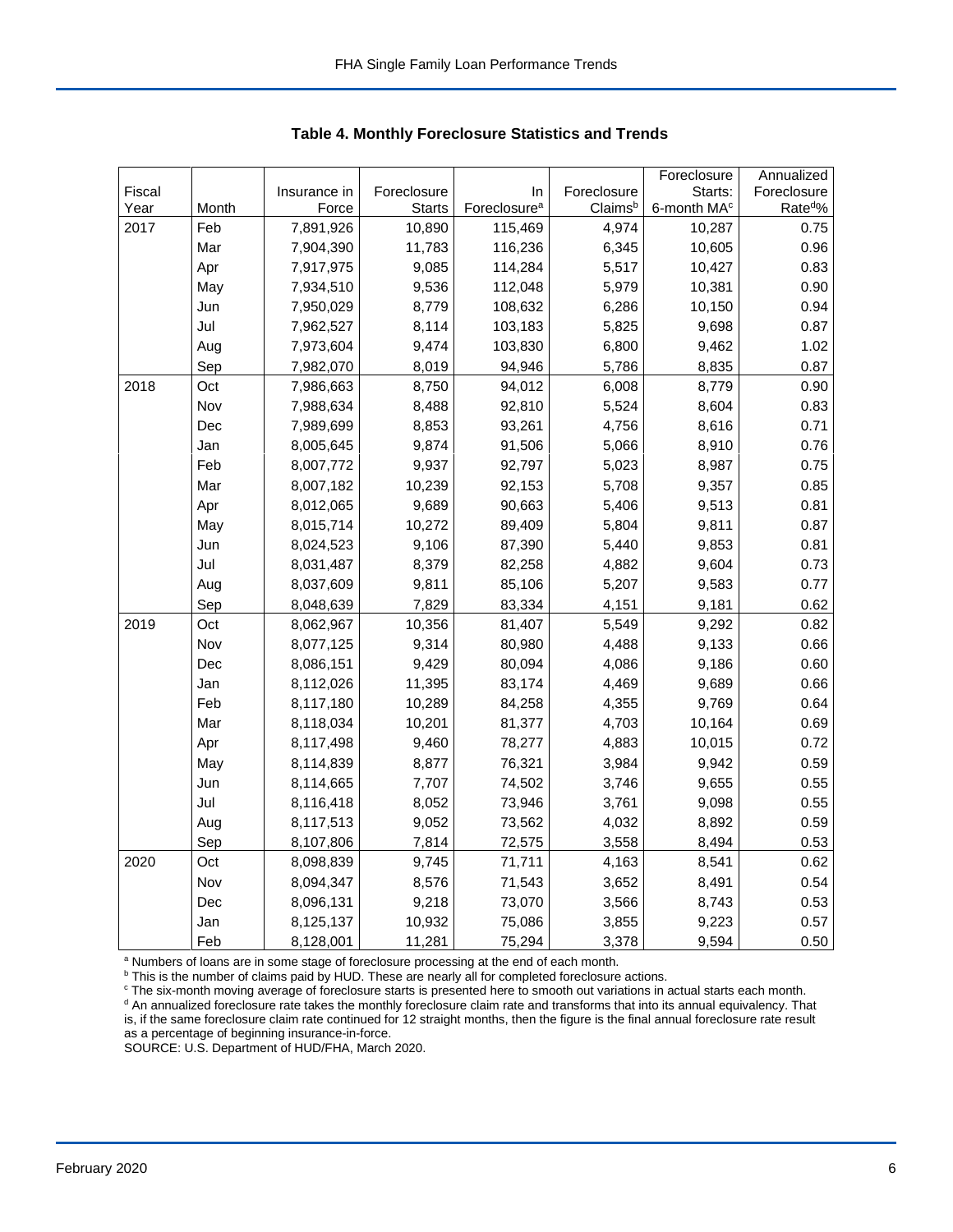Tabl e 5. REO R ecovery R ates **Table 5. REO Recovery Rates**

|                                |                         |              | Recovery Rates (%) |              | Percentage Point Change |               |  |  |
|--------------------------------|-------------------------|--------------|--------------------|--------------|-------------------------|---------------|--|--|
|                                |                         |              |                    |              | From Previous           | From Previous |  |  |
| Disposition State <sup>b</sup> | <b>Dispositions</b>     | January 2020 | December 2019      | January 2019 | Month                   | Year          |  |  |
| US                             | 1,229                   | 49.4         | 49.2               | 42.2         | 0.2                     | 7.2           |  |  |
| IL                             | 86                      | 24.1         | 25.7               | 17.2         | $-1.6$                  | 6.9           |  |  |
| OH                             | 81                      | 40.2         | 42.5               | 28.1         | $-2.3$                  | 12.1          |  |  |
| NJ                             | 76                      | 34.4         | 37.6               | 21.2         | $-3.2$                  | 13.2          |  |  |
| TX                             | 74                      | 63.9         | 63.9               | 62.2         | $-0.0$                  | 1.7           |  |  |
| CT                             | 57                      | 44.8         | 45.2               | 35.3         | $-0.3$                  | 9.6           |  |  |
| VA                             | 55                      | 65.5         | 62.8               | 54.0         | 2.8                     | 11.6          |  |  |
| MI                             | 53                      | 45.7         | 49.1               | 34.9         | $-3.3$                  | 10.8          |  |  |
| <b>NY</b>                      | 52                      | 28.6         | 18.8               | 10.7         | 9.7                     | 17.9          |  |  |
| <b>AL</b>                      | 48                      | 47.1         | 46.3               | 47.5         | 0.8                     | $-0.4$        |  |  |
| ${\sf IN}$                     | 47                      | 37.7         | 32.3               | 40.5         | 5.3                     | $-2.8$        |  |  |
| KY                             | 45                      | 41.9         | 45.1               | 40.8         | $-3.2$                  | 1.1           |  |  |
| PA                             | 45                      | 46.8         | 29.6               | 28.7         | 17.2                    | 18.1          |  |  |
| <b>MO</b>                      | 42                      | 59.7         | 56.0               | 44.7         | 3.7                     | 15.0          |  |  |
| LA                             | 40                      | 49.7         | 42.1               | 38.3         | 7.6                     | 11.4          |  |  |
| <b>MD</b>                      | 39                      | 41.8         | 46.2               | 38.5         | $-4.4$                  | 3.3           |  |  |
| OK                             | 34                      | 44.1         | 35.3               | 42.7         | 8.8                     | 1.4           |  |  |
| FL                             | 33                      | 64.5         | 64.2               | 51.1         | 0.3                     | 13.4          |  |  |
| KS                             | 32                      | 49.4         | 53.6               | 38.2         | $-4.1$                  | 11.2          |  |  |
| <b>NC</b>                      | 31                      | 52.0         | 65.5               | 43.8         | $-13.5$                 | 8.2           |  |  |
| SC                             | 29                      | 52.1         | 70.3               | 52.4         | $-18.2$                 | $-0.4$        |  |  |
| GA                             | 25                      | 59.4         | 65.3               | 59.0         | $-5.9$                  | 0.4           |  |  |
| <b>MS</b>                      | 21                      | 59.2         | 53.8               | 49.3         | 5.5                     | 10.0          |  |  |
| PR                             | 21                      | 57.8         | 54.1               | 48.5         | 3.7                     | 9.4           |  |  |
| <b>AR</b>                      | 20                      | 60.9         | 44.2               | 37.5         | 16.7                    | 23.4          |  |  |
| <b>NM</b>                      | 18                      | 54.1         | 48.0               | 46.5         | 6.1                     | 7.7           |  |  |
| <b>TN</b>                      | 16                      | 59.7         | 58.8               | 57.4         | 0.9                     | 2.3           |  |  |
| CO                             | 11                      | 85.1         | 90.0               | 81.0         | $-4.8$                  | 4.1           |  |  |
| WA                             | 11                      | 74.7         | 93.8               | 54.3         | $-19.0$                 | 20.5          |  |  |
| WV                             | $\boldsymbol{9}$        | 34.1         | 31.4               | 32.8         | 2.8                     | $1.3$         |  |  |
| MA                             | 8                       | 84.5         | 69.3               | 29.8         | 15.2                    | 54.7          |  |  |
| WI                             | 8                       | 54.6         | 40.8               | 27.1         | 13.7                    | 27.4          |  |  |
| CA                             | $\overline{\mathbf{7}}$ | 85.2         | 79.0               | 89.0         | $6.2\,$                 | $-3.8$        |  |  |
| $\mathsf{A}\mathsf{Z}$         | 6                       | 99.9         | 78.8               | 47.1         | 21.1                    | 52.8          |  |  |
| IA                             | 6                       | 18.6         | 70.6               | 24.2         | $-52.1$                 | $-5.6$        |  |  |
| <b>ND</b>                      | 6                       | 40.3         | 27.1               | 48.9         | 13.2                    | $-8.6$        |  |  |
| OR                             | 6                       | 60.8         | 83.1               | 47.1         | $-22.3$                 | 13.8          |  |  |
| MN                             | $\mathbf 5$             | 62.0         | 55.6               | 47.1         | 6.3                     | 14.8          |  |  |
| MT                             | 5                       | 52.6         | 54.0               | 80.8         | $-1.4$                  | $-28.2$       |  |  |
| $\mathsf{DE}% _{T}$            | 3                       | 51.0         | 60.6               | 14.2         | $-9.6$                  | 36.8          |  |  |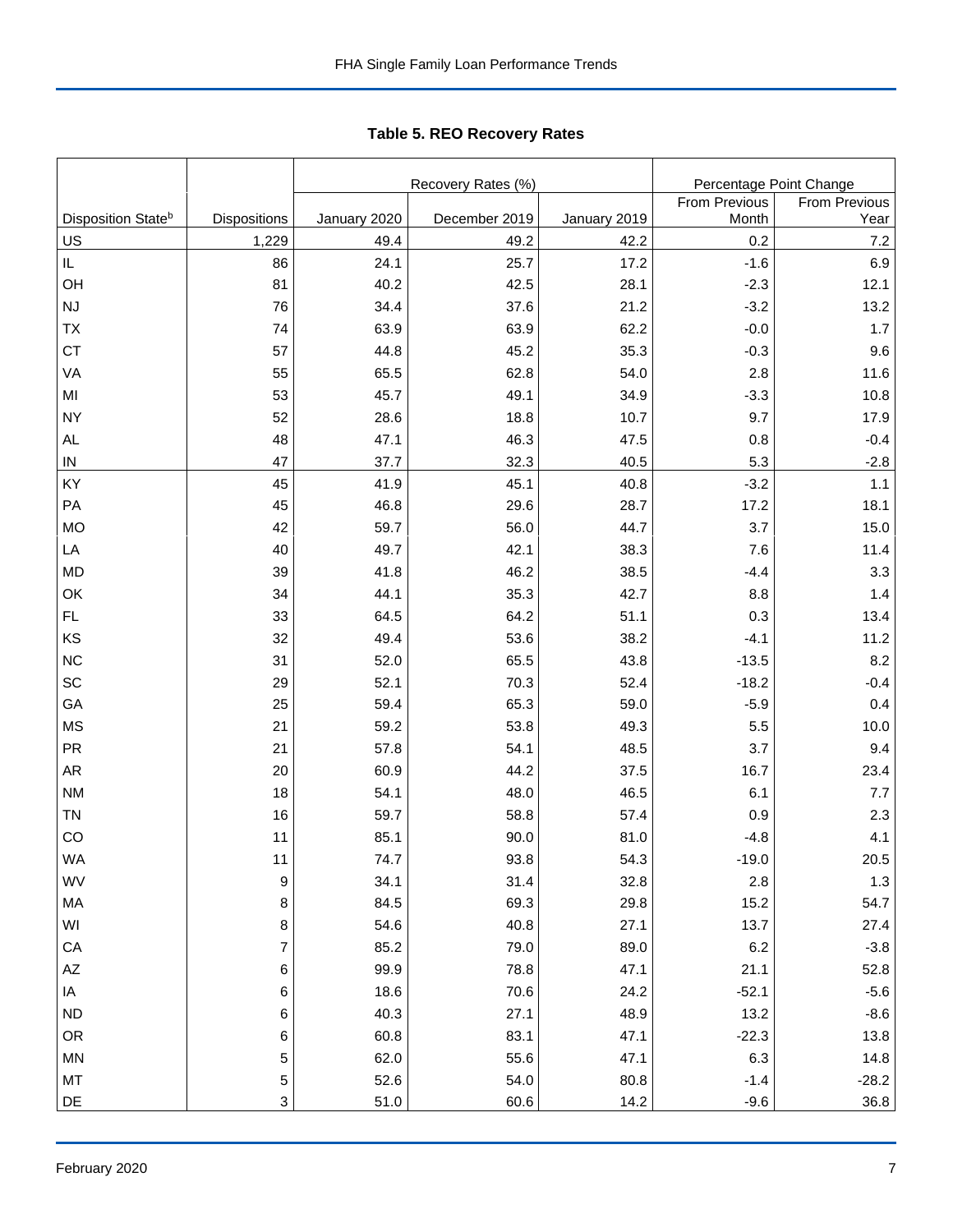|                                |                     |              | Percentage Point Change<br>Recovery Rates (%) |              |                        |                       |  |
|--------------------------------|---------------------|--------------|-----------------------------------------------|--------------|------------------------|-----------------------|--|
| Disposition State <sup>b</sup> | <b>Dispositions</b> | January 2020 | December 2019                                 | January 2019 | From Previous<br>Month | From Previous<br>Year |  |
| ME                             | 3                   | 59.1         | na                                            | 30.7         | na                     | 28.4                  |  |
| <b>NH</b>                      | 2                   | 64.0         | 59.1                                          | 47.4         | 4.8                    | 16.6                  |  |
| <b>NV</b>                      | 2                   | 78.2         | 65.5                                          | 97.3         | 12.7                   | $-19.1$               |  |
| R <sub>1</sub>                 | 2                   | 58.8         | 59.6                                          | 72.0         | $-0.8$                 | $-13.1$               |  |
| UT                             | 2                   | 64.0         | na                                            | 147.9        | na                     | $-83.9$               |  |
| <b>WY</b>                      | $\overline{2}$      | 51.0         | na                                            | 83.0         | na                     | $-32.0$               |  |
| AK                             |                     | 27.8         | 57.6                                          | 52.8         | $-29.7$                | $-25.0$               |  |
| ID                             |                     | 71.5         | na                                            | 106.4        | na                     | $-34.9$               |  |
| <b>NE</b>                      |                     | 158.2        | 59.1                                          | 53.8         | 99.1                   | 104.4                 |  |
| <b>SD</b>                      |                     | 70.0         | 82.1                                          | 46.2         | $-12.1$                | 23.8                  |  |
| VT                             |                     | 2.0          | na                                            | $-121.2$     | na                     | 123.2                 |  |

## **Table 5. REO Recovery Rates**

na = not applicable

<sup>a</sup> Rates are percentages of unpaid loan balance at time of default.

<sup>b</sup> State records are sorted by number of dispositions in the most recent month (largest to smallest).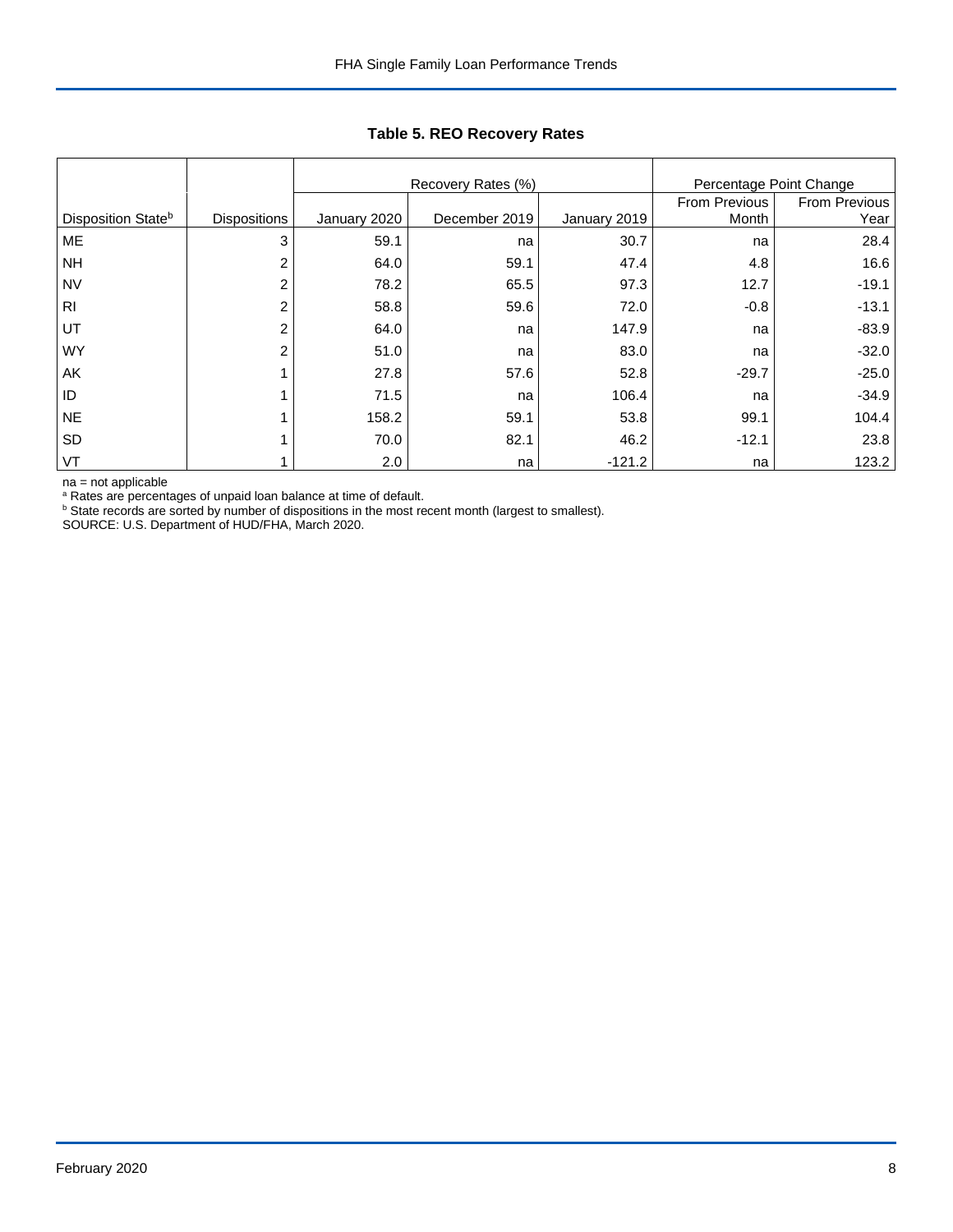|                                                      | 2020    |         | 2019    |         |         |                               |         |         |         |         |         |         |         |
|------------------------------------------------------|---------|---------|---------|---------|---------|-------------------------------|---------|---------|---------|---------|---------|---------|---------|
| <b>Disposition Month</b>                             | Jan     | Dec     | Nov     | Oct     | Sep     | Aug                           | Jul     | Jun     | May     | Apr     | Mar     | Feb     | Jan     |
| Loss Components as Percent of Defaulted Loan Balance |         |         |         |         |         |                               |         |         |         |         |         |         |         |
| Claim Expenses <sup>a</sup> (%)                      | 19.28   | 19.06   | 19.21   | 19.97   | 20.30   | 20.22                         | 19.97   | 20.89   | 20.69   | 20.70   | 20.70   | 21.29   | 21.01   |
| Holding Costs <sup>b</sup> (%)                       | 5.17    | 5.30    | 5.36    | 5.57    | 5.48    | 4.95                          | 4.92    | 5.15    | 5.35    | 5.12    | 5.16    | 5.12    | 5.08    |
| Loss on Collateral <sup>c</sup> (%)                  | 22.97   | 23.76   | 23.30   | 21.45   | 22.13   | 21.95                         | 21.34   | 20.79   | 22.13   | 24.56   | 23.42   | 26.08   | 26.40   |
| Sales Expense (%)                                    | 5.21    | 4.81    | 5.04    | 4.95    | 4.87    | 4.93                          | 5.03    | 5.00    | 4.92    | 4.66    | 4.84    | 4.66    | 4.66    |
| Program Discounts <sup>d</sup> (%)                   | 0.44    | 0.08    | 0.36    | 0.22    | 0.15    | 0.23                          | 0.37    | 0.30    | 0.29    | 0.11    | 0.20    | 0.16    | 0.26    |
| Net Loss Rate <sup>e</sup> (%)                       | 50.56   | 50.79   | 50.47   | 49.22   | 50.22   | 50.76                         | 50.55   | 51.69   | 53.44   | 54.45   | 54.23   | 57.68   | 57.79   |
|                                                      |         |         |         |         |         | <b>Average Amount</b>         |         |         |         |         |         |         |         |
| Average Dollar Loss (\$)                             | 59,269  | 61,198  | 60,877  | 58,465  | 59,462  | 63.151                        | 61.608  | 62,278  | 62.811  | 66.029  | 65,499  | 68,367  | 68,617  |
| Average Unpaid Balance (\$)                          | 117,219 | 120,493 | 120,619 | 118,784 | 118,406 | 124,408                       | 121,865 | 120,480 | 117,544 | 121,258 | 120,773 | 118,537 | 118,725 |
|                                                      |         |         |         |         |         | <b>Occurrence Counts</b>      |         |         |         |         |         |         |         |
| Number of Dispositions                               | 1,229   | 1,288   | 1,191   | 1,274   | 1,058   | 1,197                         | 1,247   | 1,157   | 1,355   | 1,292   | 1,443   | 1,409   | 1,451   |
| Number of Discounts                                  | 8       | 3       | 8       | 8       | 5       | $\overline{7}$                | 8       | 7       | 9       | 4       | 5       | 4       | 8       |
| <b>Stage</b>                                         |         |         |         |         |         | <b>Average Time in Months</b> |         |         |         |         |         |         |         |
| Delinquencyf                                         | 9.6     | 9.8     | 10.5    | 10.6    | 10.3    | 10.4                          | 10.0    | 10.3    | 10.8    | 11.2    | 11.1    | 10.3    | 11.6    |
| Foreclosure <sup>g</sup>                             | 11.5    | 12.1    | 12.1    | 12.5    | 12.2    | 11.9                          | 12.2    | 11.9    | 12.1    | 12.6    | 12.5    | 13.7    | 12.6    |
| Deed Transferh                                       | 11.7    | 11.6    | 11.8    | 11.8    | 12.3    | 12.2                          | 12.3    | 11.8    | 13.0    | 13.0    | 12.8    | 12.8    | 13.4    |
| REO                                                  | 4.4     | 4.4     | 4.4     | 4.3     | 4.5     | 4.3                           | 4.2     | 4.2     | 4.1     | 4.2     | 4.2     | 4.3     | 4.3     |
| All Stages                                           | 37.1    | 37.8    | 38.7    | 39.1    | 39.1    | 38.8                          | 38.6    | 38.2    | 39.8    | 40.9    | 40.5    | 40.9    | 41.9    |

 **Table 6. REO Components of Loss by Property Disposition Month**

<sup>a</sup> Includes interest on principal.

<sup>b</sup> Management, maintenance, repairs, administration, and security, net of rent and other income.

c Value when foreclosed (UPB) minus value received in REO; does not include Streamline refinances.

<sup>d</sup> Rate over all dispositions; effect is greater in the cases where a discount actually is given.

e Profit (loss) divided by Unpaid Principal Balance (UPB). The listed cost categories are not exhaustive, and they will not sum to the loss rate

f First missed payment to date foreclosure initiated.

<sup>g</sup> Initiation of foreclosure proceedings to auction date.

h Auction date to HUD acquisition date.